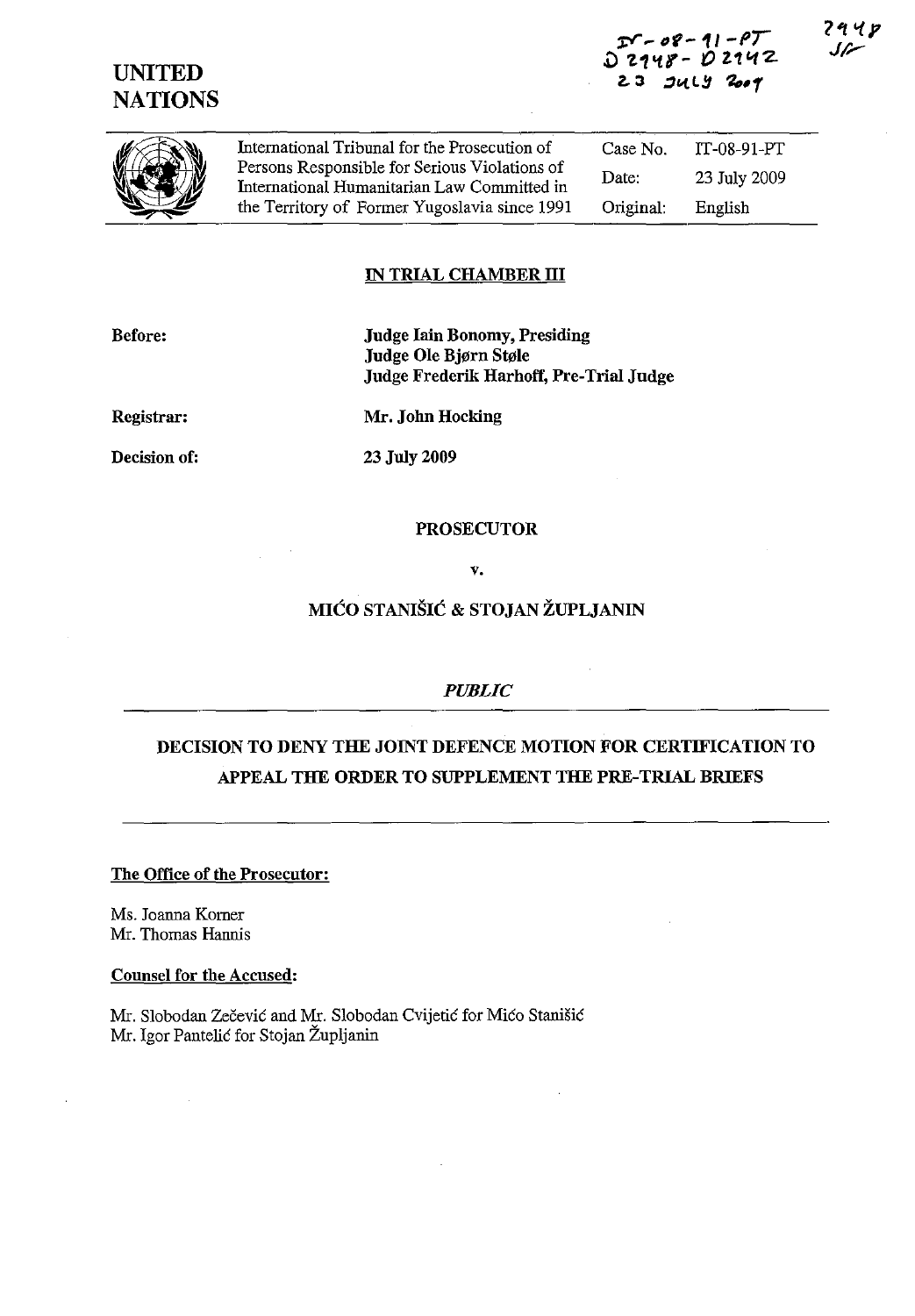## **I. INTRODUCTION**

1. This Trial Chamber ("Chamber") of the International Tribunal for the Prosecution of Persons Responsible for Serious Violations of International Humanitarian Law Committed in the Territory of the Fonner Yugoslavia since 1991 ("Tribunal") is seised of the "Joint Motion for Certification to Appeal Order to Supplement Pre-Trial Briefs" ("Motion") filed publicly by the defence for Mico Stanišic and Stojan Župljanin ("Defence") on 15 July 2009.

2. On 29 June 2009 the Defence filed their pre-trial briefs pursuant to Rule *65ter* (F) of the Rules of Procedure and Evidence of the Tribunal ("Rules"). At the Rule *65ter* conference held on 8 July 2009 the pre-trial Judge indicated to the parties the view of the Trial Chamber that the briefs did not fulfil the requirements of Rule *65ter* (F), finding them to be deficient and not conducive to the conduct of a fair and expeditious trial. On 9 July 2009, the Trial Chamber issued its "Order to the Defence to Supplement their Pre-Trial Briefs Pursuant to Rule *65ter* (F)" ("Order"), requiring the Defence to comply with the requirements of Rule *65ter* (F) and granted them until 31 July 2009 to do so. On 15 July 2009, the Defence filed the Motion seeking certification to appeal the Order and on 16 July 2009, the Prosecution filed the "Prosecution's Response to Joint Defence Motion for certification to appeal order to supplement pre-trial briefs" ("Response").

## **ll. SUBMISSIONS**

3. The Defence submits that the Trial Chamber erred in its Order by interpreting Rule *65ter* (F) in a manner that violates the rights of the accused as guaranteed by Article 21 of the Statute of the International Tribunal for the Former Yugoslavia ("Statute")<sup>1</sup> and if the matter is not certified for resolution by the Appeals Chamber at this stage of the proceedings, it could potentially taint the entire trial and open the final judgement to appeal? With regard to the requirements of Rule 73(B), it is submitted in the Motion that the present stage of the proceedings and the imminent start of trial justify the certification to appeal.<sup>3</sup>

4. The Prosecution, in its Response, requests that the Trial Chamber denies the Motion on the ground that the requirements of Rule  $73(B)$  are not met.<sup>4</sup> The Prosecution states first, that the Order neither adversely affects the rights of the Accused nor the fairness of the proceeding and that it

**<sup>I</sup>Motion, paras 8-11.** 

*<sup>2</sup>Id.* para 17.

<sup>&</sup>lt;sup>3</sup> *Id*, para. 18.

**<sup>4</sup> Response, para 1.**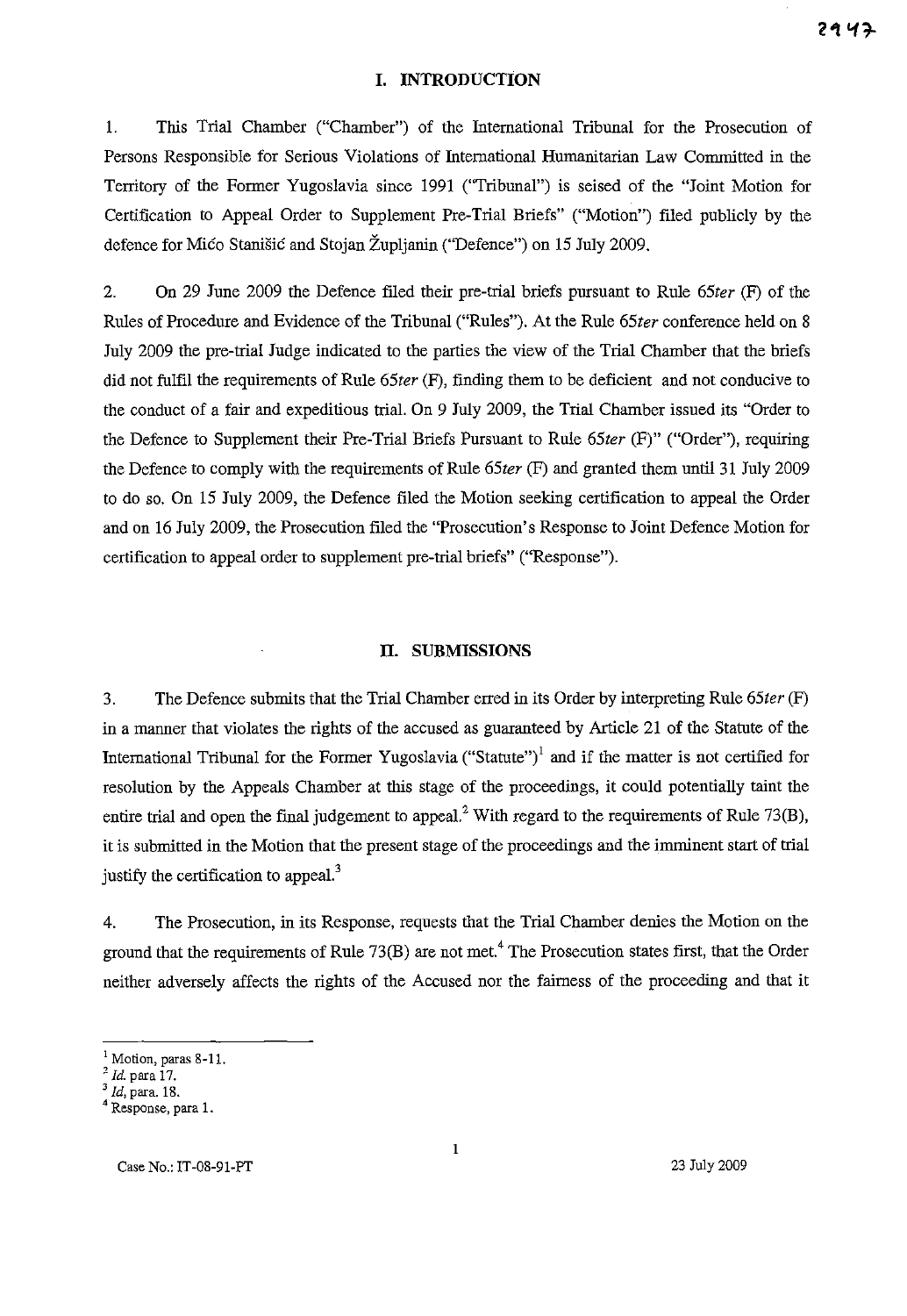clearly assists in the expedition of the trial;<sup>5</sup> and second, that referral of this matter to the Appeals Chamber cannot materially advance the proceedings and a request for certification at this time will only create delay.6

# **Ill. APPLICABLE** LAW

5. Pursuant to Rule 73(B), two criteria need to be satisfied before a Trial Chamber may certify a decision for interlocutory appeal: (I) that the issue would significantly affect the fair and expeditious conduct of the proceedings or the outcome of the trial, *and* (2) an immediate resolution of the issue by the Appeals Chamber may materially advance the proceedings.<sup>7</sup>

6. The Trial Chamber recalls that "even when an important point of law is raised ... the effect of Rule 73(B) is to preclude certification unless the party seeking certification establishes that both conditions are satisfied" and that "even where both requirements of the Rule are satisfied, certification remains in the discretion of the Chamber".<sup>8</sup>

7. The Trial Chamber recalls that according to Rule *65ter* (B), the pre-trial Judge shall ensure that the proceedings are not unduly delayed and shall take any measure necessary to prepare the case for a fair and expeditious trial. The Trial Chamber recalls that "the timetable is a crucial element in the pre-trial management of the proceedings".<sup>9</sup> Further, in order to comply with the core requirements of Rule *65ter* (F), it is sufficient for the Defence "to provide the parties and the Trial Chamber with a general framework for understanding" the disputed issues.<sup>10</sup>

*<sup>,</sup> Id,* para II.

*<sup>6</sup> Id,* para 14.

**<sup>7</sup>***Prosecutor v. Seier Halilovic,* **Case No. IT-Ol-48-PT, Decision on Prosecution request for certification for interlocutory appeal of "Decision on Prosecutor's motion seeking leave to amend the indictment", 12 January 2005, p.**  I.

**<sup>8</sup>** *Prosecutor v.* **Karadtic, Case No. IT-95-5/18-PT, Decision on Accused's Application for Certification to Appeal**  Decision on Motions For Extension Of Time: Rule *92bis* and Response Schedule, 8 July 2009, para 11, citing *Prosecutor* **v.** *Karadiic,* **Case No. IT-95-S/18-PT, Decision on Accused Application for Certification to Appeal**  Decision on Languages, 22 April 2009, para 4, citing *Prosecutor* v. *Milutinovic et al.,* Case No. IT-05-87-T, Decision **on Lukic Motion for Reconsideration of Trial Chamber's Decision on Motion for Admission Documents from Bar**  Table and Decision on Defence Request for Extension of Time for Filing of Final Trial Briefs, 2 July 2008, para 42; *Prosecutor v. Milutinovic et. aI.,* **Case No. IT-05-87-PT, Decision on Prosecution's Request for Certification of Appeal of Decision on Vladimir Lazarevic and Sreten Lukic's Preliminary Motions on Form of the Indictment, 19 August 205, p. 3;** *Prosecutor v. Milosevi6,* **Case No. IT -03-54-T, Decision on Prosecution Motion for Certification of Trial Chamber Decision on Prosecution Motion for** *Voir Dire* **Proceeding, 20 June 2005, para 2;** *Prosecutor v. Halilovic,* **Case No. IT-01-48-PT, Decision on Prosecution Request for Certification for Interlocutory Appeal of "Decision on Prosecution's**  Motion Seeking Leave to Amend the Indictment", 12 January 2005, p. 1.

*<sup>9</sup> Id.,* para 16.

**<sup>10</sup>***Prosecutor v. Brdanin,* **Case No. IT-99-36-PT, Decision on Prosecution's Response to "Defendant Brdanin's Pre-trial**  Brief', 14 January 2002 *("Brdanin* Decision"), para 12.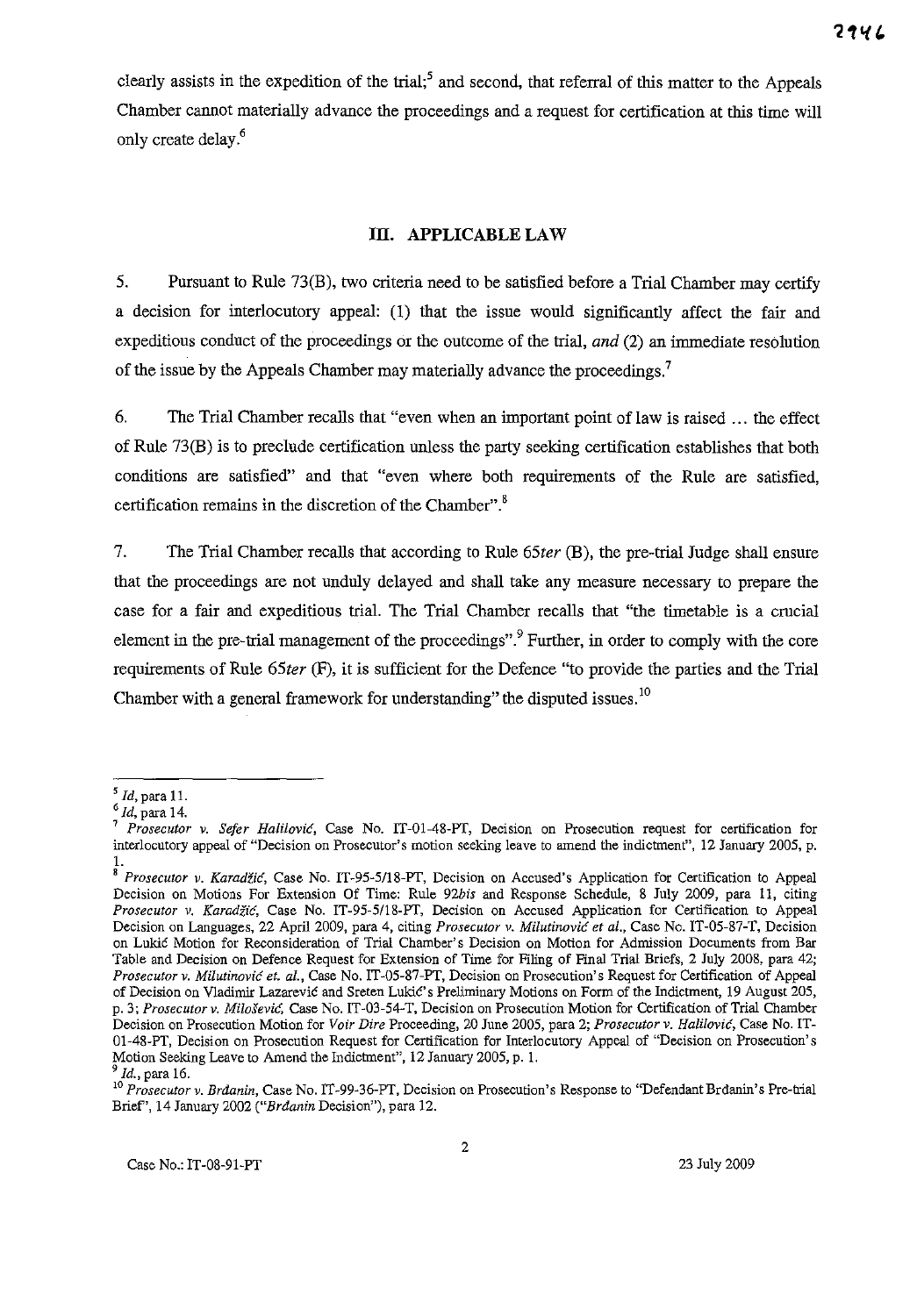## **IV. DISCUSSION**

8. The Defence asserts in the Motion that the Chamber, by ordering the Defence to comply with Rule *65ter* (F), has encroached upon the right of the Accused to remain silent and thereby, violated Article 21 of the Statute.

9. The Trial Chamber agrees that the right to remain silent and against self-incrimination is a generally recognised international standard which lies at the heart of a fair procedure. However, this right is not absolute.<sup>11</sup> Neither the Statute nor other international human rights law treaties include any *direct* reference to a right to remain silent during trial.<sup>12</sup> The Chamber is of the view that this right cannot be adduced in support of refusal to comply with the provisions of Rule *65ter,* other than for the purpose of avoiding self-incrimination. The Defence in its Motion advanced no arguable basis on which it could be decided that that right has been violated by the Chamber's Order.

10. The purpose of Rule *65ter* (F) is to require the Defence to set out in general terms the nature of their case; to identify the matters with which they take issue in the Prosecution's Pre-Trial Brief; and to state the reasons why they do so. This enables the Trial Chamber, in the interest of justice, to better control the proceedings and focus the trial on disputed issues.<sup>14</sup> Most significantly, substantive pre-trial briefs by all parties assist the Trial Chamber in exercising its powers pursuant to Rule *73bis.* None of the above implies that the defence should, or is required to, disclose material that could be incriminatory, or any material with evidential value.

11. The Defence also submits that the Order of this Trial Chamber is in conflict with the *Brdanin* Decision.<sup>15</sup> The Trial Chamber is of the opinion that no such conflict exists. The *Brdanin* Decision found the defence pre-trial brief, despite being of three pages, had substantively addressed the factual issues as required by Rule *65ter* (F) by raising *"seven specific matters* regarding the prosecution's pre-trial brief and provided short explanations as to why he contests the prosecution's version of the events".<sup>16</sup> However, it found the submissions lacking on legal objections and

<sup>&</sup>lt;sup>11</sup> Case of John Murray v. the United Kingdom, Eur. Ct H R, 25 January 1996, paras 45, 49-50.

<sup>&</sup>lt;sup>12</sup> Article 14 of the International Covenant on Civil and Political Rights, adopted and opened for signature, ratification and accession by General Assembly Resolution 2200A (XXI) of 16 December 1966, General Comment 13 to Article 14; and Article 6 of the European Convention on Human Rights.

**<sup>14</sup> Order, para. 2, citing** *Prosecutor v.* **Lukic** *and* **Lukic, Case No. IT-98-32/1-PT, "Decision On Prosecution's Response**  and Motion for Clarification on Defence Pre-Trial Brief", 15 May 2008 ("Lukic Decision"), para 5.

**<sup>15</sup> Motion, para. 13.** 

**<sup>16</sup>***Brdanin* **Decision, paras 1,7 and 8.**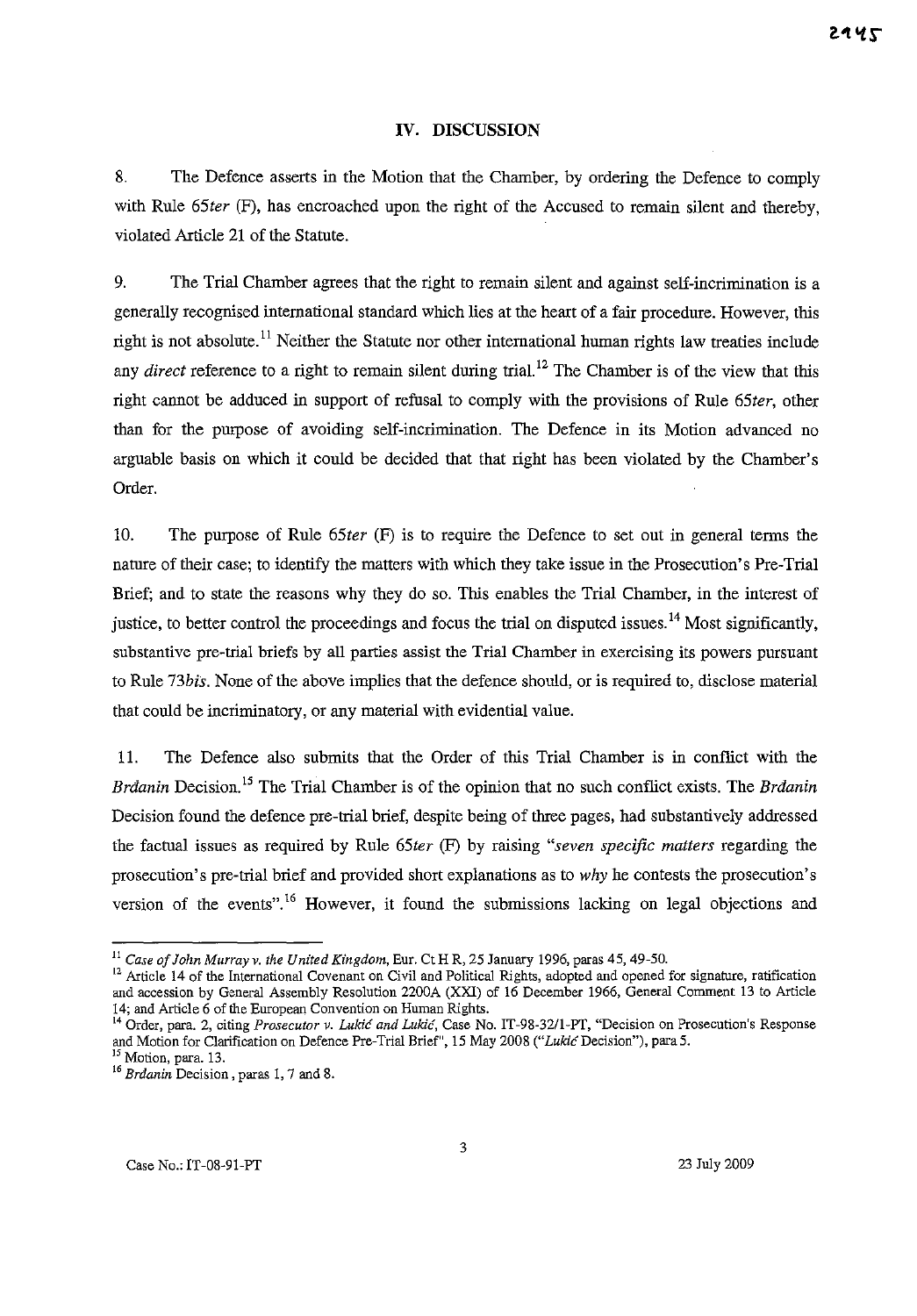therefore ordered the Defence of Brdanin to file a short supplement pertaining to the specific legal issues and reasons for these issues.<sup>17</sup> More recently, in the *Lukic* case, a similar decision was issued requiring the defence in that case to file supplements to comply with the requirements of Rule *65ter(F).18* The Order is a necessary measure to prepare the case for a fair and expeditious trial. <sup>19</sup>

12. The Defence submits that the present stage of the proceedings and the imminent start of trial justify the certification to appeal, but fails to go any further in its reasoning.<sup>22</sup> With the pre-trial stage nearing its conclusion and given that defence pre-trial briefs need to be filed no later than three weeks prior to the pre-trial conference, which has been scheduled for 25 August 2009, $^{23}$  the Trial Chamber is of the opinion that the grant of certification to appeal would not, in fact, materially advance the proceedings. On the contrary, certifying the issue for appeal will cause unfounded delay to the conclusion of the pre-trial stage and the commencement of the trial.

13. Accordingly, the Trial Chamber finds that the Defence extended no argument to show that the Order involves an issue that would significantly affect the fair and expeditious conduct of the proceedings or the outcome of the trial and that an immediate resolution by the Appeals Chamber may materially advance the proceedings.

#### V. **DISPOSITION**

14. For the foregoing reasons and pursuant to Rules *65ter* (B) and (F), and Rule 73(B), the Trial Chamber **DENIES** the Motion in its entirety and **ORDERS** the Defence to comply with the Trial Chamber's Order of 9 July 2009.

 $17$  *Id.*, para 12.

*<sup>18</sup> Lukic* **Decision, paras 7 and 9-11.** 

<sup>19</sup> Rule *65ter* (B).

**<sup>22</sup> Motion, para 18.** 

<sup>&</sup>lt;sup>23</sup> Order Scheduling Pre-trial Conference, 8 July 2009.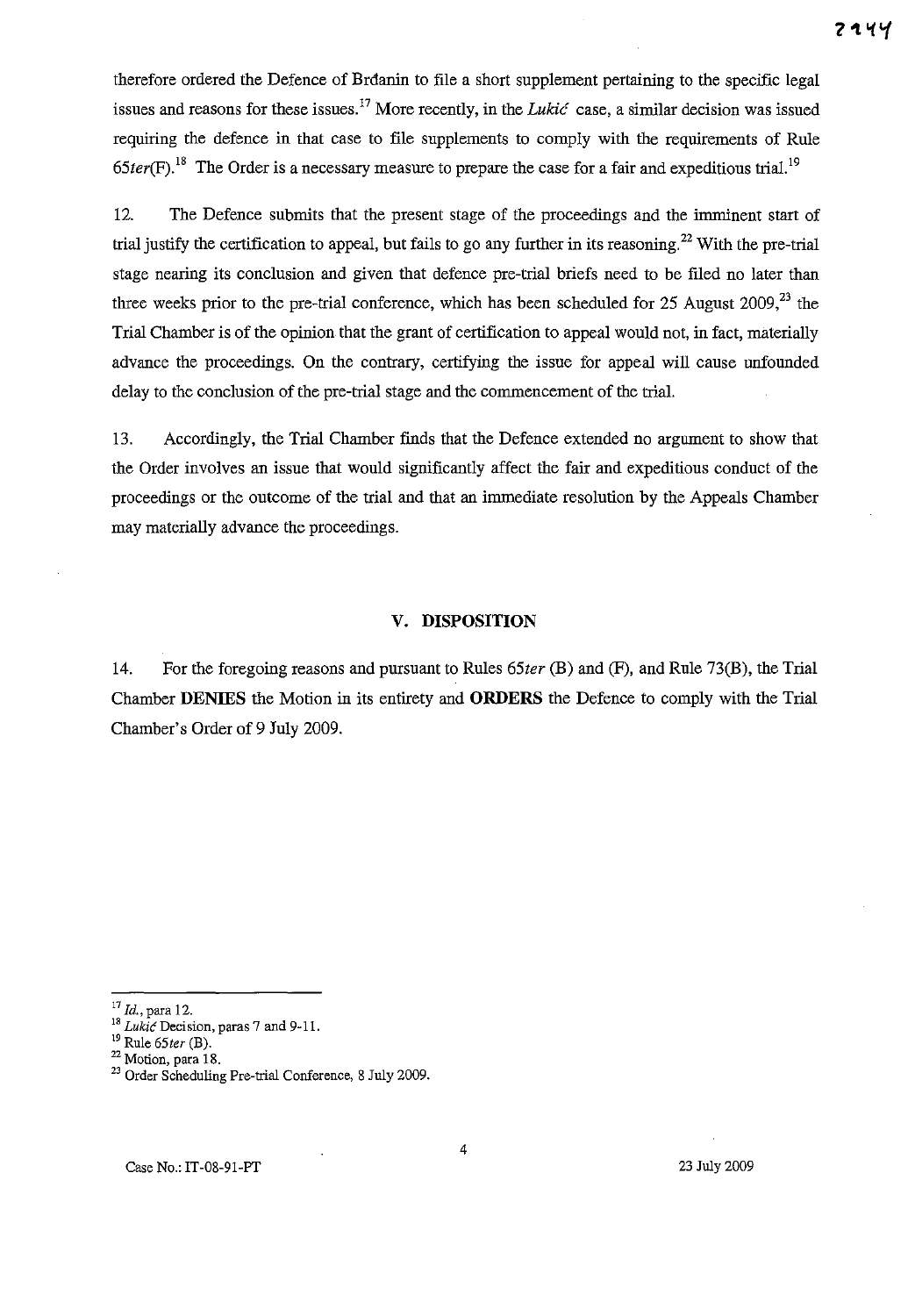hai  $\phi$ 

Judge lain Bonomy Presiding

Done in English and French, the English version being authoritative.

Dated this twentieth day of July 2009 At The Hague The Netherlands

# **[Seal of the Tribunal]**

 $\overline{\phantom{a}}$